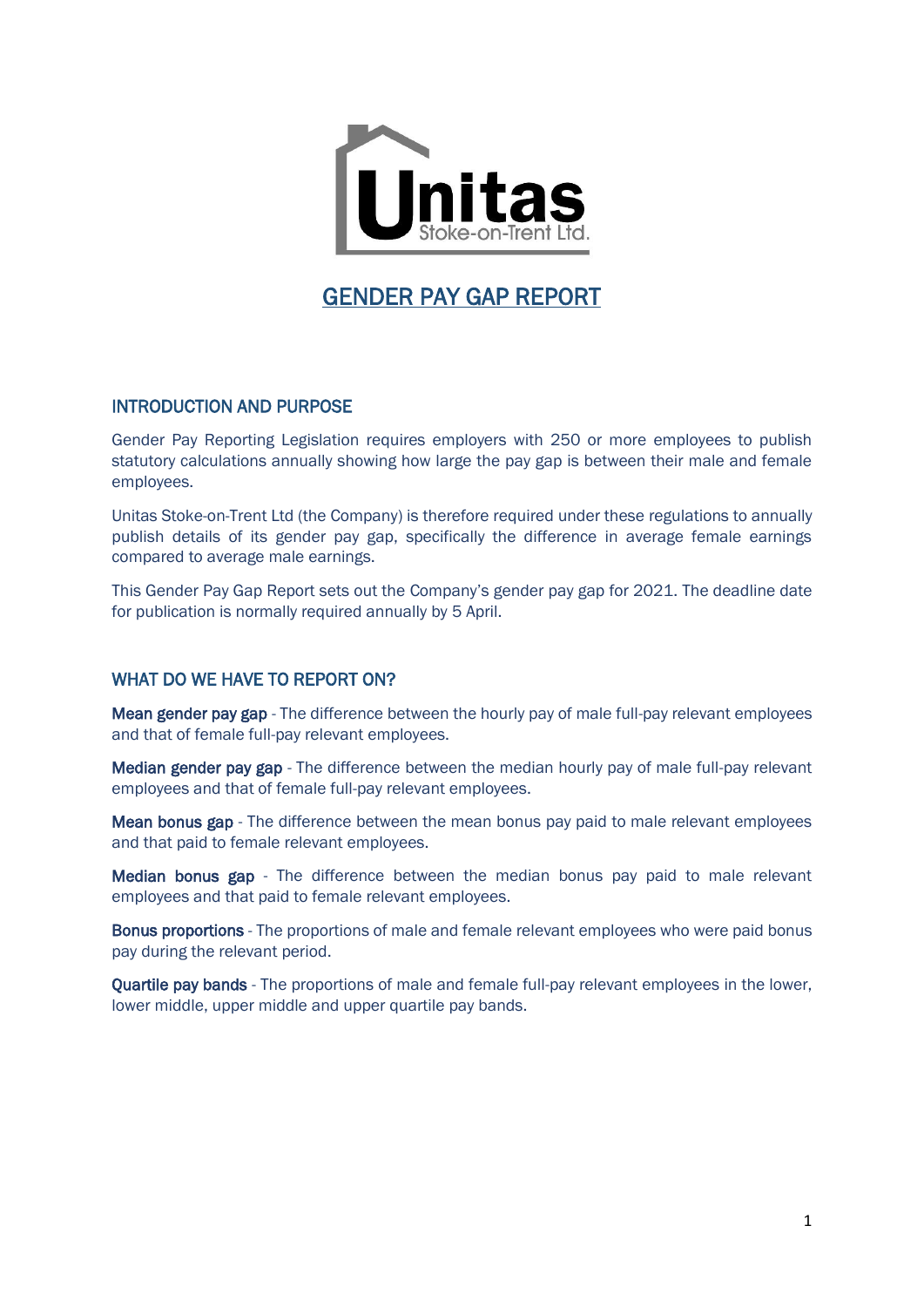# GENDER PAY GAP DATA

The snapshot date of the data used for this report is 5 April 2021. As of this date there were 460 relevant employees at the Company. In line with many other repairs and maintenance organisations Unitas' workforce has more male employees than female. The table below details the proportion of male and female employees.

| <b>Male</b> | Female |  |
|-------------|--------|--|
| 385         | 75     |  |
| 84%         | 1.60/  |  |

### GENDER PAY GAP

On average, male employees at the Company are paid more than female employees. Below are the mean and median pay gaps for the company.

#### MEAN GENDER PAY GAP

| <b>Male Mean</b><br>Hourly Rate <sup>'</sup> | <b>Female Mean</b><br><b>Hourly Rate</b> |  |  |  |
|----------------------------------------------|------------------------------------------|--|--|--|
| £15.40                                       | £13.37                                   |  |  |  |
| Gap 13%                                      |                                          |  |  |  |

#### MEDIAN GENDER PAY GAP

| <b>Male Median</b><br><b>Hourly Rate</b> | <b>Female Median</b><br><b>Hourly Rate</b> |  |  |  |
|------------------------------------------|--------------------------------------------|--|--|--|
| £14.23                                   | £11.55                                     |  |  |  |
| Gap 19%                                  |                                            |  |  |  |

#### BONUS PAY

Bonus payments are not relevant to Unitas' employees

#### PROPORTION OF MALE AND FEMALE EMPLOYEES IN EACH QUARTILE

Our workforce covers a wide range of roles across the company and all are paid as per the pay scales for each grade.

|             | Upper Quartile | Upper Middle | Lower Middle | Lower Quartile |
|-------------|----------------|--------------|--------------|----------------|
| <b>Male</b> | 82%            | 97%          | 100%         | 57%            |
| Female      | 18%            | 3%           | 0%           | 43%            |

Our quartile percentages show that there are more males in each quartile, which falls in line with the gender split across the company as a whole.